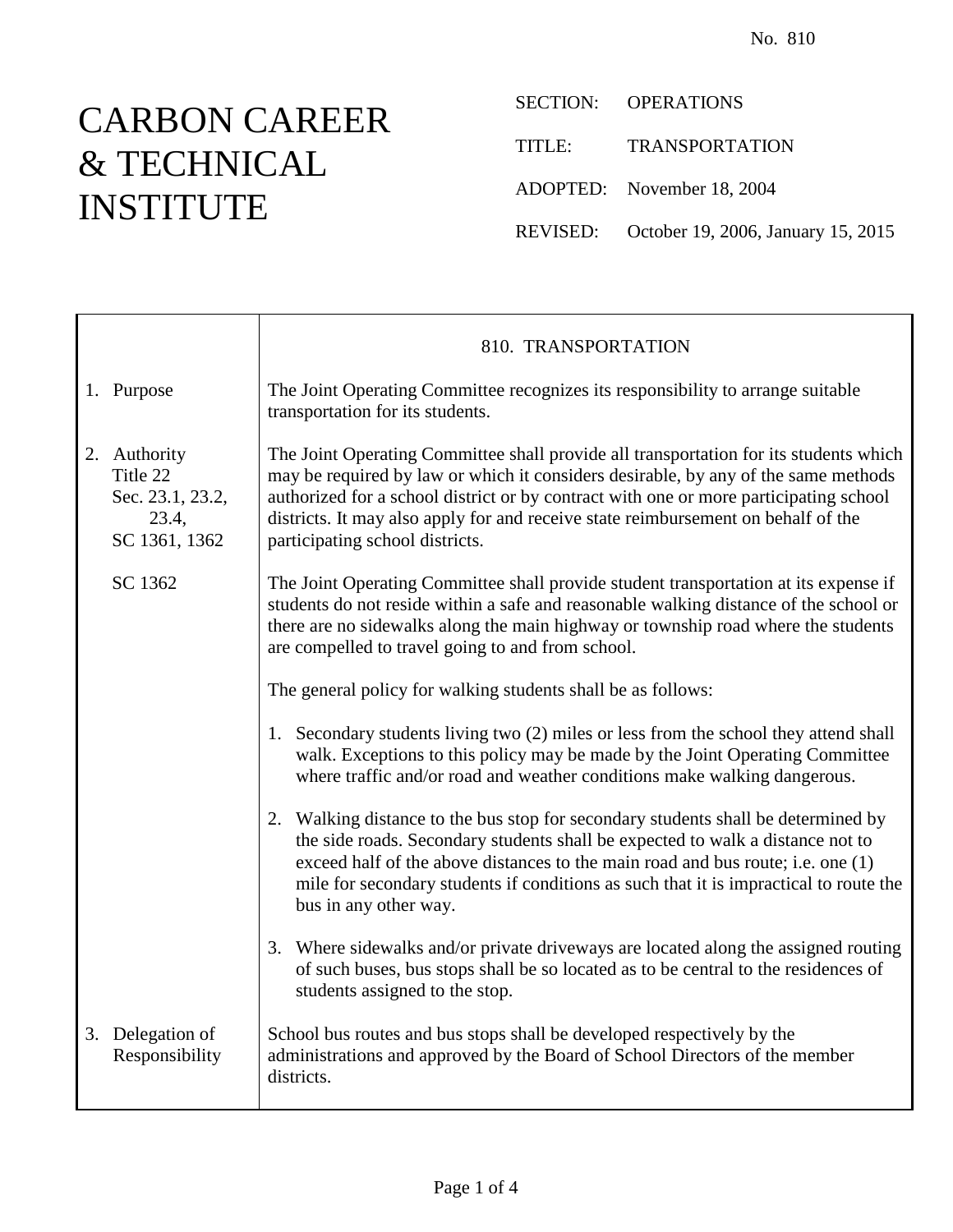|    | Title 22      | The building principal may suspend a student from bus transportation for                 |
|----|---------------|------------------------------------------------------------------------------------------|
|    | Sec. 23.4     | disciplinary reasons, and the parents/guardians shall be responsible for the student's   |
|    |               | transportation.                                                                          |
|    |               |                                                                                          |
| 4. | Guidelines    | Authorized routes traversed by a bus shall be posted within each member district,        |
|    |               | along with a list of students authorized to ride the vehicle and schedule of stops.      |
|    |               |                                                                                          |
|    |               | Enough buses shall be provided, and routes shall be designated, so that maximum          |
|    |               | utilization of buses and each driver of a bus used to transport students to cocurricular |
|    |               | activities shall meet the minimum requirements as described in the Pennsylvania          |
|    |               | School Code.                                                                             |
|    |               |                                                                                          |
|    | SC 1361, 1362 | Each bus driver shall receive and abide by the instructions as printed in the School     |
|    |               | Bus Driver's Handbook distributed by the Department of Education.                        |
|    |               |                                                                                          |
|    |               | <b>Private Contracts</b>                                                                 |
|    |               |                                                                                          |
|    |               | The Joint Operating Committee may enter into contracts with private persons or           |
|    |               | organizations in order to provide the necessary student transportation within the        |
|    |               | attendance area.                                                                         |
|    |               |                                                                                          |
|    |               | Contracts for privately-owned transportation services shall be awarded on a              |
|    |               | competitive basis, except that an extension of a contract currently held may be          |
|    |               | negotiated for an extension of time and/or a change in the daily rate.                   |
|    |               |                                                                                          |
|    |               | All contracts for transportation shall be legally executed.                              |
|    |               |                                                                                          |
|    |               | It shall be unlawful for any driver or owner of a vehicle transporting students under    |
|    |               | contract with a school, or for any member of the Joint Operating Committee, to           |
|    |               | demand, request or accept any compensation for transporting students, other than the     |
|    |               | compensation stipulated in the contract filed with and approved by the Department        |
|    |               | of Education.                                                                            |
|    |               |                                                                                          |
|    |               | All vehicles used by the school to transport students shall meet minimum standards       |
|    |               | as approved by the State Board of Education or other agencies such as the Federal        |
|    |               | Department of Transportation.                                                            |
|    |               |                                                                                          |
|    |               | Privately-owned vehicles used to transport students at public expense shall maintain     |
|    |               | insurance as required by the State of Pennsylvania.                                      |
|    |               |                                                                                          |
|    |               | Extra Help/Cocurricular Activities                                                       |
|    |               | Activity buses may be made available to students who reside within the geographic        |
|    |               | area of the participating school districts and participate in cocurricular extra help    |
|    |               | activities. Students riding these buses are subject to all school bus rules and policies |
|    |               |                                                                                          |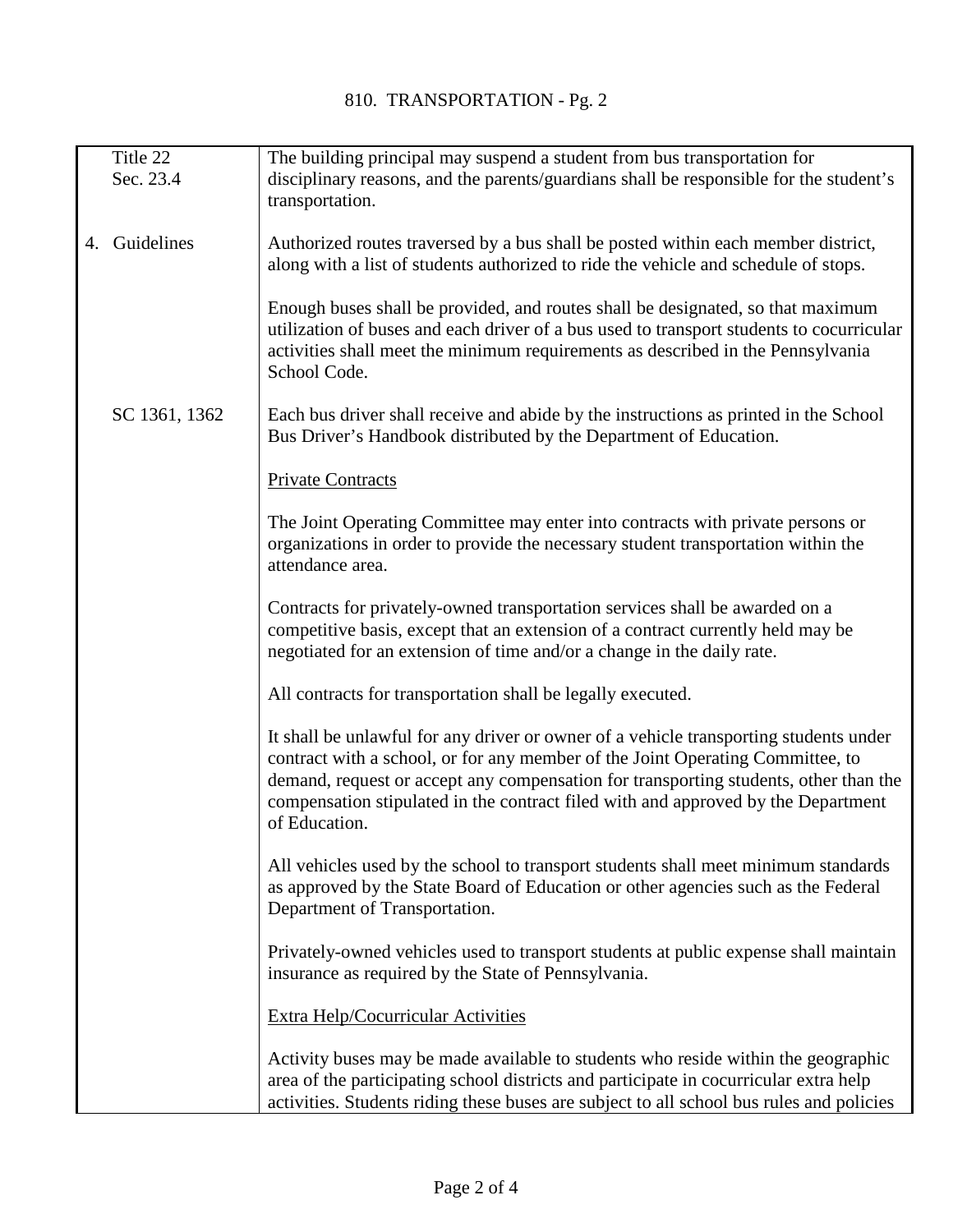|                                                                | with regard to conduct as outlined in the Student Handbook.                                                                                                                                                                                                                                                                                                                                                                                                                                                                                                          |
|----------------------------------------------------------------|----------------------------------------------------------------------------------------------------------------------------------------------------------------------------------------------------------------------------------------------------------------------------------------------------------------------------------------------------------------------------------------------------------------------------------------------------------------------------------------------------------------------------------------------------------------------|
|                                                                | <b>Chaperones</b>                                                                                                                                                                                                                                                                                                                                                                                                                                                                                                                                                    |
| <b>SC</b> 111<br>23 Pa C.S.A.<br>6301<br>Title 22<br>Sec. 23.4 | All school-related activities requiring the use of buses to transport students to and<br>from school-approved activities will be required to use school-approved chaperones.<br>The maximum number of chaperones will be limited to five (5) individuals for each<br>bus with a minimum of one (1) chaperone per bus. Chaperones must be employees<br>of the Carbon Career and Technical Institute or approved adults over the age of<br>twenty-one (21) with all appropriate required clearances on file.                                                           |
|                                                                | Individuals approving field trip requests shall be responsible for approving<br>chaperones. Chaperones other than school employees shall be listed by name and the<br>reason they are participating as chaperones.                                                                                                                                                                                                                                                                                                                                                   |
|                                                                | <b>Eligibility of Students</b>                                                                                                                                                                                                                                                                                                                                                                                                                                                                                                                                       |
|                                                                | Only those students designated by the administration as eligible for regular<br>transportation shall be allowed to ride buses. No student shall ride a bus other than<br>their regularly assigned bus.                                                                                                                                                                                                                                                                                                                                                               |
|                                                                | Nonresident students enrolled in the Carbon Career and Technical Institute may ride<br>a bus at public expense on established routes within the geographic area of the<br>participating school districts.                                                                                                                                                                                                                                                                                                                                                            |
|                                                                | Students going to and from cocurricular events may ride a bus made available at<br>public expense, provided they are a participant in the activity for which the<br>transportation is provided. The Carbon Career and Technical Institute bus and/or van<br>will be utilized whenever possible. Other means of transportation may be utilized<br>upon administrative approval. School clubs may be asked to reimburse the school for<br>such expenses. All spectators and/or visitors will need the approval of the<br>administration if they are to be transported. |
|                                                                | Students who willfully violate rules and regulations of riders may be suspended<br>indefinitely of their transportation privileges.                                                                                                                                                                                                                                                                                                                                                                                                                                  |
|                                                                | The students are the first and prime responsibility of the driver with safety as the<br>main concern.                                                                                                                                                                                                                                                                                                                                                                                                                                                                |
|                                                                | The administration of the school shall include rules and regulations for riders of<br>buses in the Student Handbook.                                                                                                                                                                                                                                                                                                                                                                                                                                                 |
|                                                                | Surveillance devices may be placed on any or all transportation vehicles.                                                                                                                                                                                                                                                                                                                                                                                                                                                                                            |
|                                                                | Students are to be instructed in their classrooms of the need for observance of all<br>safety rules and bus regulations.                                                                                                                                                                                                                                                                                                                                                                                                                                             |